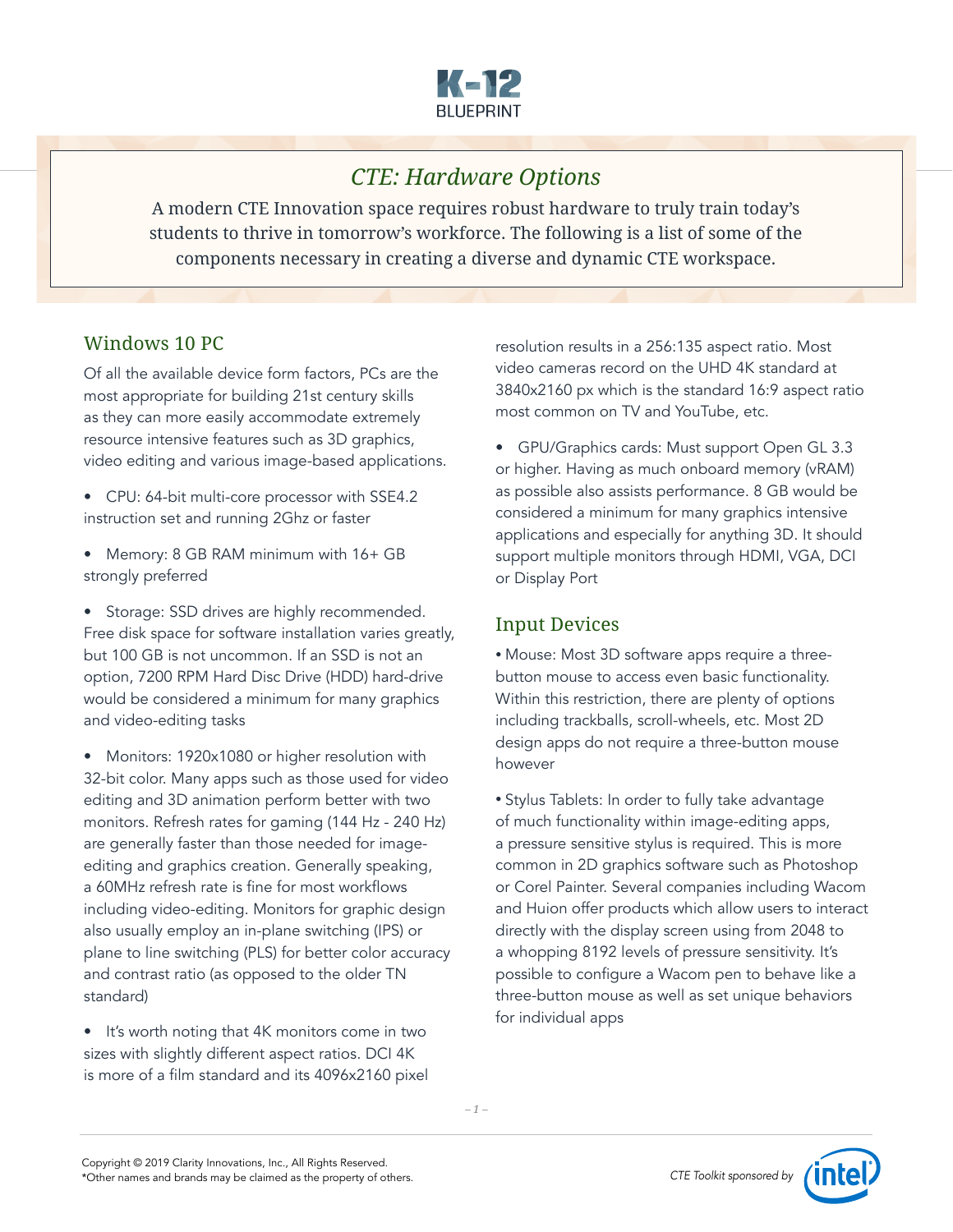## Tablet Options

Summary: Generally speaking, tablets do not have the same capabilities or affordances as desktop and laptops for working with more resource intensive graphics applications, but they are nonetheless, increasingly powerful and utilitarian tools for a great many design tasks.

- Android/iOS (for app building)
- iOS

• Microsoft Surface Pro 6 - 12.3" Tablet Computer (Intel Core i7-8650U, 8 - 16GB RAM, 256GB - 1TB SSD storage, 2736x1824 resolution, Intel Graphics, Windows 10)

• Apple iPad Pro - 12.9" (2732x2048 resolution, 64GB - 1TB storage, 64-bit A12X Bionic Chip CPU with embedded M12 coprocessor, 4-6GB RAM)

• Wacom MobileStudioPro - 13" and 16" models (2560x1440 and 3840x2160 resolution respectively. Intel i5 or i7 processor, 4GB - 16GB RAM, 64-512GB SSD storage, Intel Iris or NVIDIA Quadro M600M or M1000M graphics card. 8192 levels of pressure sensitivity and integrated 3D Scanning Camera)

• Samsung Galaxy A with S Pen Tablet (16- 256GB storage, 3GB RAM, Android OS)

\*NOTE: The following pen tablets are both input devices and displays that connect to your computer. They are not standalone devices like an iPad or other tablet PCs. These are all pressure sensitive tablets which work with a pen or stylus. Mac and PC compatible.

• Wacom Intuos Pro Digital Graphic Drawing Tablet

- Wacom DTH1320AK0 Cintiq Pro 13" Creative Pen Display
- Huion INSPIROY Q11K Wireless Digital Graphics Drawing Pen Painting Tablet

• Huion GT-191 KAMVAS Drawing Tablet with HD Screen (19.5" display, 8192 levels of pressure sensitivity, 1000:1 contrast ratio, and 1980x1080 resolution)

### 3D Printers

Summary: Most 3D printers intended for home, education and prosumer markets (under \$4,000) build 3D objects out of successive layers of molten plastic. This technique is known as Fused Filament Fabrication (FFF) and sometimes by the trademarked term Fused Deposition Modeling (FDM). Some 3D printers employ an alternative, Stereolithography instead. 3D printing resolution is measured in microns where 0.001 equals 1mm. Most 3D printers are currently able to print at 200 microns with many capable of 100 microns or better.

• MakerBot Replicator + (FDM @ 100 microns resolution)

• XYZ Printing Da Vinci Mini (FFF @ 100 microns resolution)

• Ultimaker 2+ (FDM @ 20 microns resolution is higher professional grade)

• FlashForge Creator Pro (FDM @ 100 microns resolution)

- Cube Pro Trio (FDM @ 70 microns resolution Unlike the printers listed above, this printer is able to create objects in as many as three colors)
- Dremel DigiLab 3D45 (FFF @ 50 microns resolution)

• FormLabs Form 2 (Stereolithography @ 25 microns resolution)